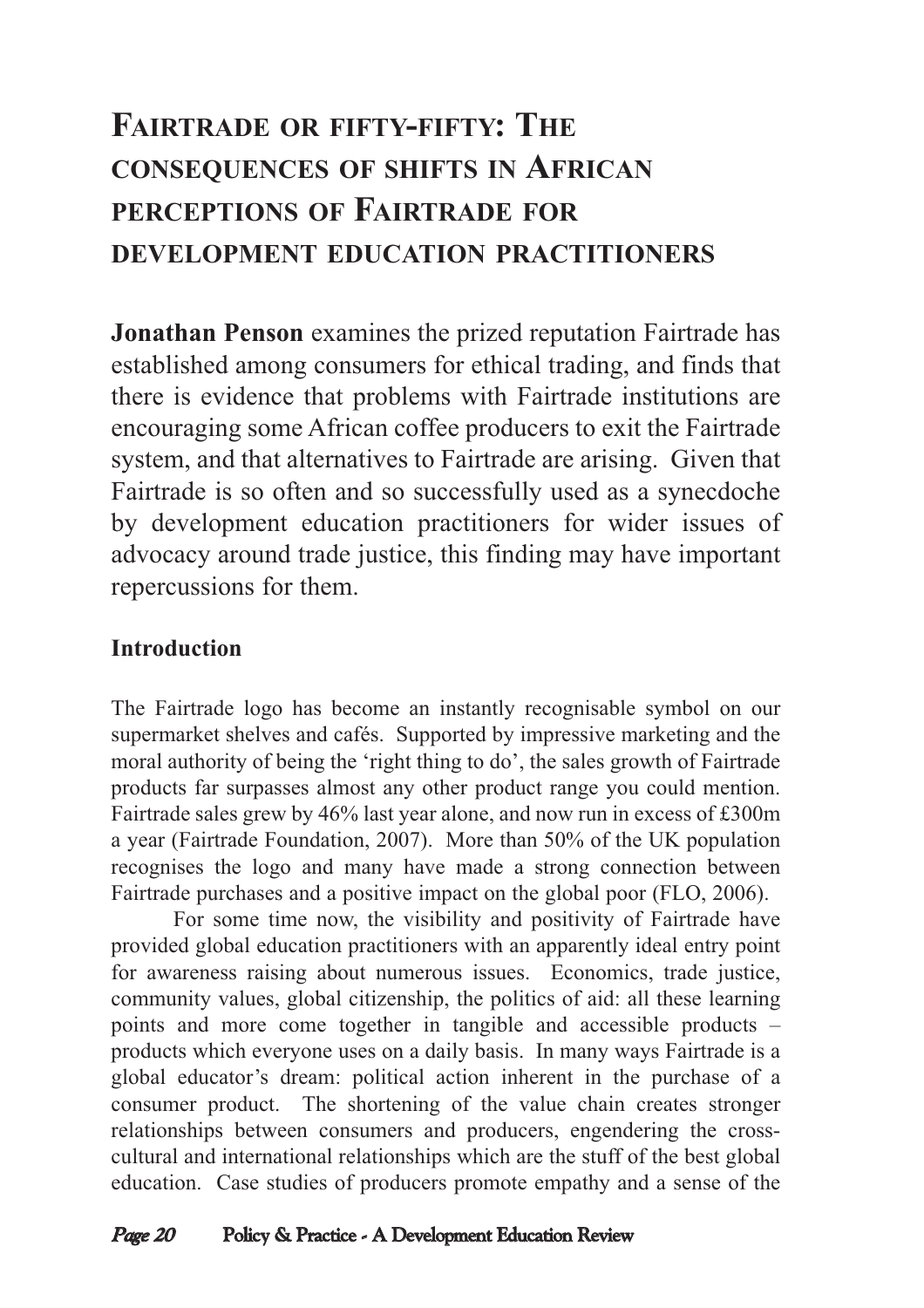global community. Awareness of the advocacy necessary to get our politicians to change unfair trade rules transforms our students into active global citizens.

But the iconic simplicity of what Fairtrade represents can lead us along some dangerous paths. The principal peril is that we can think buying Fairtrade is enough. Popping a packet of Cafédirect into the trolley once a week becomes the solution to global inequality. Informed global educators, of course, will go beyond the goal of promoting the product to explore the global political conditions which make Fairtrade necessary. But thinking of Fairtrade as a *solution* rather than a *symptom* remains dominant. And this provides another entry point, but this one for free-marketeer detractors of Fairtrade. This is best exemplified by the frequent criticism of Fairtrade in the *Economist*, by the Adam Smith Institute, or by WorldWrite, whose film, *The Bitter Aftertaste*, caustically deconstructs what it would call the myths of Fairtrade. The core argument of the free-marketeers is that paying increased prices for primary commodities encourages increased dependence on them, preventing the diversification and modernisation of developing country economies which would provide the capital necessary to make real, sustained development possible, and augmenting the problem of over-supply in the world market which causes depressed prices in the first place (Thompson, 2005). In this view, Fairtrade becomes a sentimental sop to guilt-ridden *Guardian* readers, and actually works against the interests of the poor.

As global educators, we need to be aware of this debate. But what is happening on the ground, among the beneficiaries of the Fairtrade project? In the summer of 2006, I returned to Uganda and Rwanda to find out. I had lived in Rwanda before, when I found out about an inspirational Fairtrade coffee co-operative which was bringing real benefits to its community. Together with a team of global educators, I was inspired to contribute towards a series of global education resources for teachers based on the cooperative, including PowerPoint presentations and a resource booklet (visit www.vso.org.uk/thecoffeeproject). The co-operative itself was considered a model of good practice and being replicated throughout Rwanda. And yet, on my return to Rwanda, I discovered that the co-operative was about to have its Fairtrade certification revoked, as it was failing to meet the required standards. This coincided with the rise of an alternative model of ethical trading, initiated and managed by Africans in Uganda, which rejected Fairtrade as yet another inappropriate development project imposed by the West. Were these two developments connected?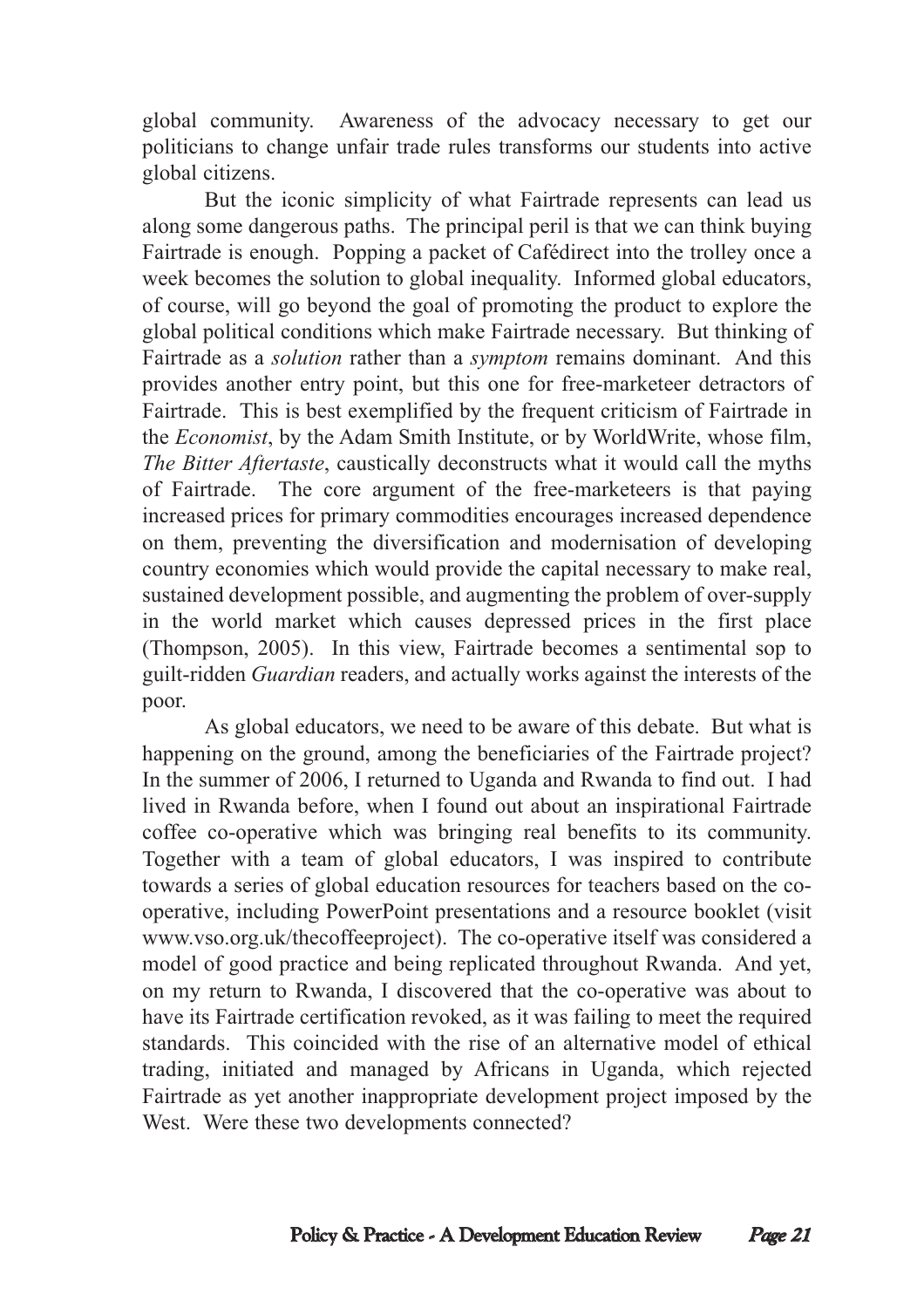This article is about my findings, and aims to inform global educators about the shifts which are occurring in the Fairtrade debate. We will begin by looking at the global trading conditions Fairtrade is designed to circumvent.

## **Taming 'the brutal restructuring': politics, premiums and redistribution**

The basic premise of a capitalist trading system is that increasing demand increases prices, whilst increasing supply tends to reduce them. Similarly, increasing prices tend to increase supply. In the relationship between coffee supply, demand and price, however, there are numerous complicating factors. When prices rise - creating an incentive to plant more coffee to increase production - the coffee tree will not yield produce for three years, or reach peak levels for five. So when, for example, Brazil, the largest producer, is hit by a frost which reduces its production and causes a worldwide shortage (as happened in 1994), many other producers will plant coffee simultaneously, responding to the momentarily high prices. This causes the market to be flooded once the price peak has passed, creating a surplus which depresses the price (as in 2001). This results in a cycle of exaggeratedly high and low prices, creating instability for coffee farmers that make it difficult for them to invest.

Volatility is not the only problem, however; there has also been a long term decline in market value: 3% per annum for Arabica and 5% per annum for Robusta since 1970 (Lewin *et al*, 2004). The International Coffee Agreement, which attempted to control the amount of coffee on the market, ended in 1989. Since then, there has been a strong trend towards the concentration of value-retention and aggravitation of power to the retail end of the commodity chain (Ponte, 2001). In the late 1980s, the producer was expected to retain 30% of the retail price of coffee (Lewin *et al*, 2004). That share has fallen to 7% (Gresser & Tickell, 2002). This concentration of buying power explains the long-term fall in price paid to producers.

The reasons for this concentration are complex. The era of mergers and acquisitions of the 1980s and 1990s left a few large multinational corporations (MNCs) dominant in the coffee buying and roasting sectors. The five largest coffee buyers control about 46% of their market (Ponte, 2001), whilst the five largest roasters control between 44% (Volcafe, 2000, cited in Gresser & Tickell, 2002) and 69% (van Djik *et al*, 1998, cited in Ponte, 2001) of theirs.

It is this redistribution of value which the Fairtrade movement attempts to address. Fairtrade offers a guaranteed minimum price, long-term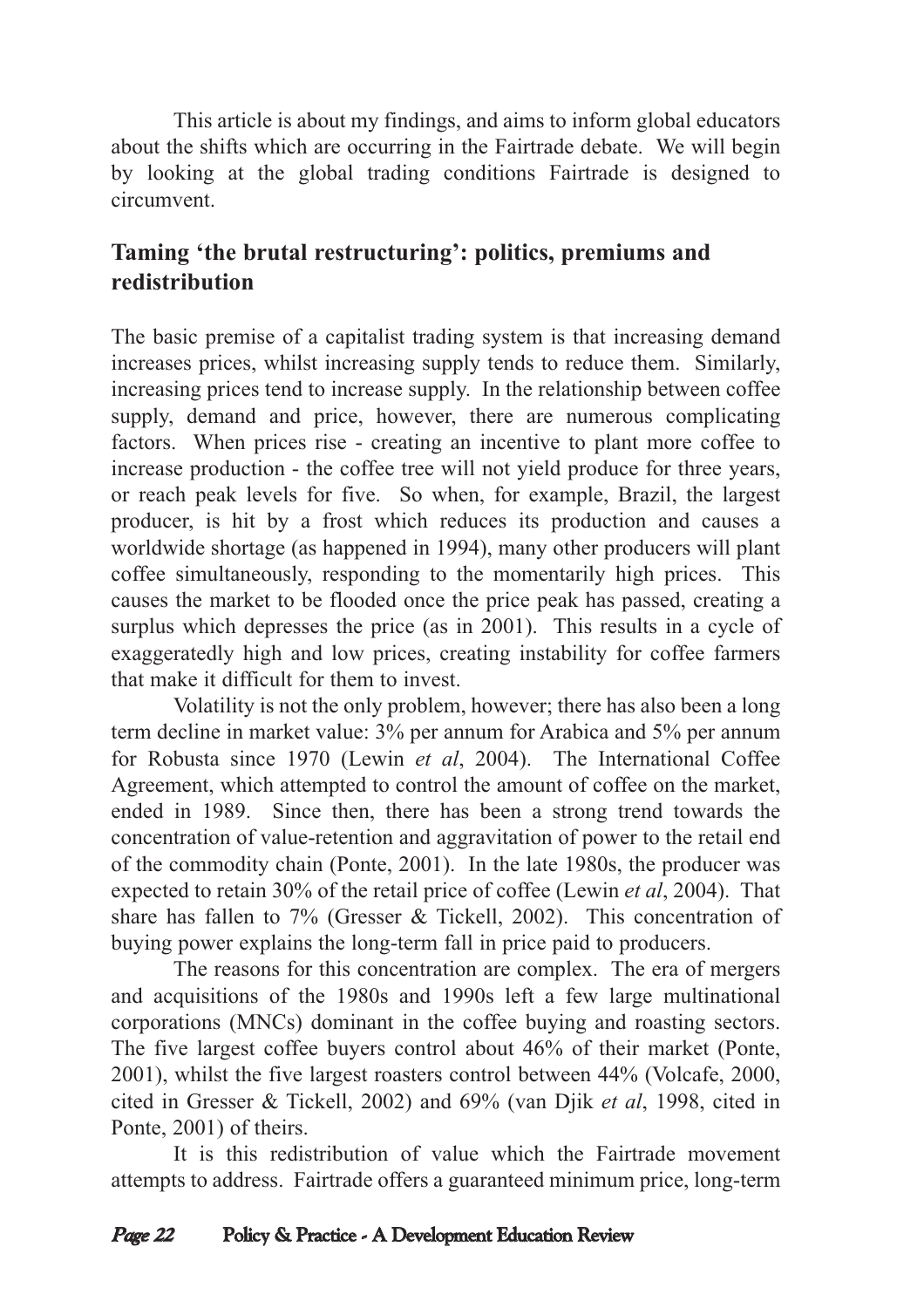buying contracts and 60% prepayment of orders. It also circumvents traditional purchasing routes, putting producers into direct relationships with processors, and aims to address the volatility of the market by allowing investment in quality coffee, that ensures producers receive a higher proportion of the value of their coffee, thus guaranteeing a basic level of employment conditions. As such it has both a 'developmentally specific goal' (Blowfield, 1999) and roles of regulation and redistribution, compensating for market failure (Raynolds, 2002). It should not therefore be considered a distortion of the market but a correction of a distorted market, re-introducing competition:

"Fair Trade is a trading partnership, based on dialogue, transparency and respect, that seeks greater equity in international trade. It contributes to sustainable development by offering better trading conditions to, and securing the rights of, marginalized producers and workers – especially in the South" (IFAT, 2006).

Fairtrade is, then, primarily a mechanism for re-distributing value in the commodity chain, and thus its principal effect will be on producer prices. Milford (2004) has shown how the presence of a Fairtrade co-operative can improve prices not just for members but throughout the local market. Moreover, private firms paying an enhanced price can achieve the same effect in the local market as Fairtrade co-operatives. This is achieved through similar mechanisms – the shortening of the commodity chain and the use of consumer reputation – similarly mediated by ethical principles on behalf of the firm. This demonstrates that existing pricing mechanisms and levels can be used to achieve the same effect as the 'parallel market'. This counters a number of the objections to Fairtrade that paying a minimum price acts as an effective subsidy, encouraging the persistence of high-cost producers, lowering quality and competitiveness, and contributing towards a surplus – in short that Fairtrade is a 'sticking plaster solution'. If a private firm can have a general price-increasing effect and remain profitable and competitive, and its products clear the market, so too can the Fairtrade model.

However, there is the possibility that within Fairtrade's undeniable success there lay the seeds of its decline. Fairtrade expansion has mostly taken place within the context of an extended and particularly deep trough in prices, which meant that the Fairtrade guaranteed minimum price of \$1.21/lb was frequently twice the New York market price. The world price has recently recovered somewhat and Fairtrade prices, although guaranteed to be a minimum \$0.05/lb above the market price, no longer offer a significant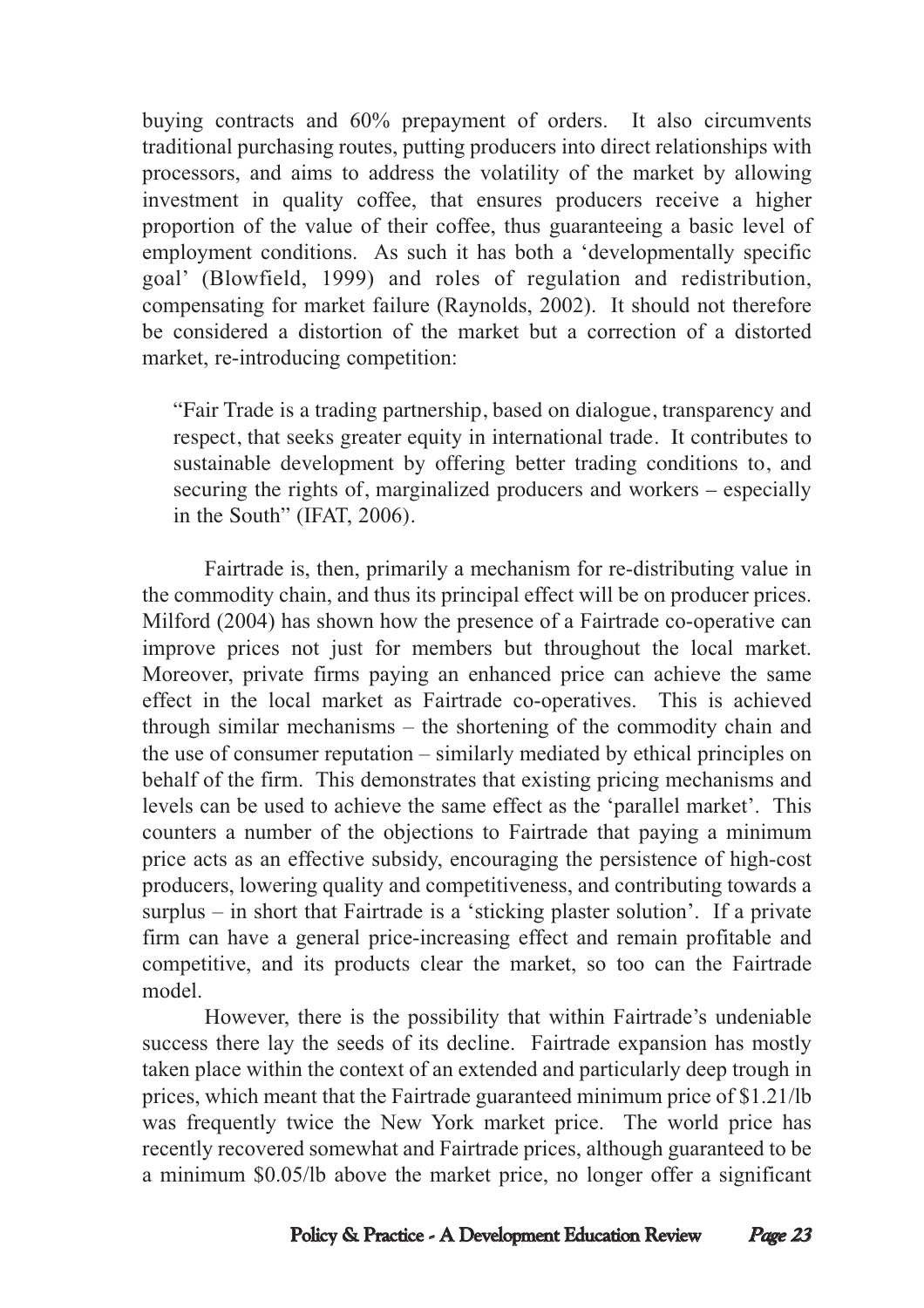premium to growers above that offered by the market. Indeed, for some cooperatives in Rwanda Fairtrade prices are actually less. Moreover, the majority of the margin generated by Fairtrade still remains in consuming countries, and so its redistributive effect is beginning to be questioned (Ashurst, 2006). Thus Fairtrade faces perhaps its biggest test yet, and in the next section we will explore the possibility that some producers in East Africa may be turning their backs on it, and that alternative models are arising.

## **The dilemma: the Abahuzamugambi co-operative, Rwanda**

Both Rwanda and Uganda are heavily dependent on coffee. It forms the largest component of Uganda's exports – \$100m in 2003 and 27% of export revenue (UBOS, 2003) with a similar scenario obtaining in Rwanda. In 1999, a co-operative called Abahuzamugambi was started in Maraba, Rwanda, which attracted the support of a USAID-funded non-governmental organisation (NGO) called PEARL (Fairtrade Foundation, 2006). PEARL, having identified Rwanda as having great potential in the speciality coffee market, concentrated on building the infrastructure and knowledge necessary to improve quality, particularly in the construction of a coffee washing station in Maraba. Abahuzamugambi became the first Fairtradecertified co-operative in Rwanda in 2002.

Interviews with members of the co-operative held in October 2003 and July 2006 confirm that they have received substantial economic benefits from the co-operative. As well as the substantially higher price paid, these include the provision of healthcare and local banking facilities, improved diet and employment by the co-operative for some (the co-operative employs 48 staff). All the interviewees' school-age children attended school, and most spoke of improved living conditions such as new or renovated houses, new clothes and recently purchased land and livestock which they attributed to the increased income supplied by the co-operative.

These positive outcomes however are tempered by the fact that Fairtrade rules unintentionally mean that the co-operative has recently been faced with the choice between excluding the poorest of the poor and exiting the Fairtrade system. Some interviewees at Maraba reported that they were forced into pre-selling coffee to other local buyers, at a lower price, in order to address short-term cash-flow problems. They simply could not afford to wait until the co-operative paid them at harvest time, and either could not access credit to see them through, or could not afford interest on loans. Other coffee farmers were too poor to join the co-operative, which charges a membership fee, or did not have sufficient land to produce enough coffee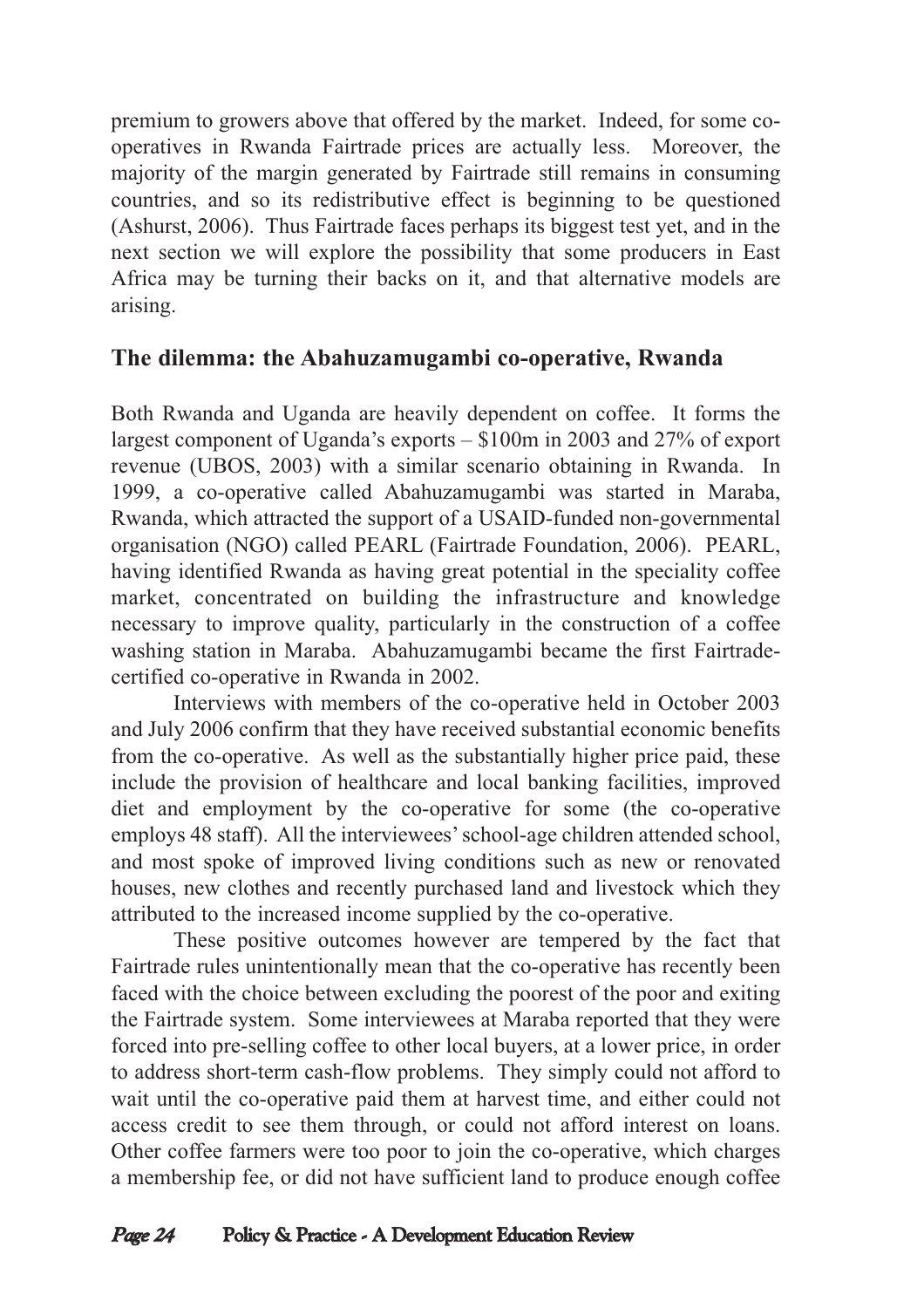to meet the minimum requirements of the co-operative. The co-operative's response was to allow the poorer farmers to sell their coffee to it without holding full membership. But this transgresses Fairtrade standards of accountability and transparency, and as a consequence, the co-operative was warned that it faced having its Fairtrade certification revoked. The rules set by the Fairtrade Labelling Organisation, the international certification agency responsible for awarding Fairtrade certified status, which were designed to ensure that trade really is socially beneficial, were having the opposite effect. As Bihogo Etienne, the Director of the Rwandan Smallholders Speciality Coffee Company, which has taken up PEARL's role commented in July 2006, there seems to be a fundamental incompatibility between the Fairtrade concept of trade, which is still based firmly in the Western traditions of rule-based accountability and notions of universality, and African trading systems which are traditionally more contingent on circumstance, making them more flexible and accommodating of individual relationships.

### **An African response: Rwenzori Finest Coffee Company, Uganda**

Rwenzori Finest Coffee Company (RFC) is a private company founded in 2002 by Ugandan entrepreneur Andrew Rugasira. It aims to market quality African coffee in a way that contributes to sustainable development for all primary stakeholders, which it takes to be growers, employees, shareholders and the environment (RFC, 2005). It sources coffee primarily from Kasese District, Western Uganda, where farming and local market conditions are very similar to those in Rwanda. It operates in partnership with PrimeWest, a USAID-funded NGO. RFC's role is to provide a market for the coffee and to organise and train the coffee farmers to provide the necessary infrastructure and knowledge to bring quality coffee to that market. RFC works with over 10,000 farmers through Producer Organisations (PO), each comprising of 50 farmers, and claims to include all farmers in the district so that none is marginalised.

RFC intends to add and retain value in Uganda whilst paying farmers a fair price. It sells directly to the Waitrose supermarket group in the UK and the Shoprite chain in South Africa (UCTF, 2005). Despite only being introduced in 2005, RFC's brand, Good African Coffee, already accounts for 5% of Waitrose roast/ground coffee sales. There are plans to begin roasting the coffee in Kampala, to produce instant coffee and to open cafés. This shortening of the commodity chain allows RFC to pay producers a minimum 30% more than the market price for coffee. In addition, 50% of the company's profits are shared with the producers. The first full season's 50%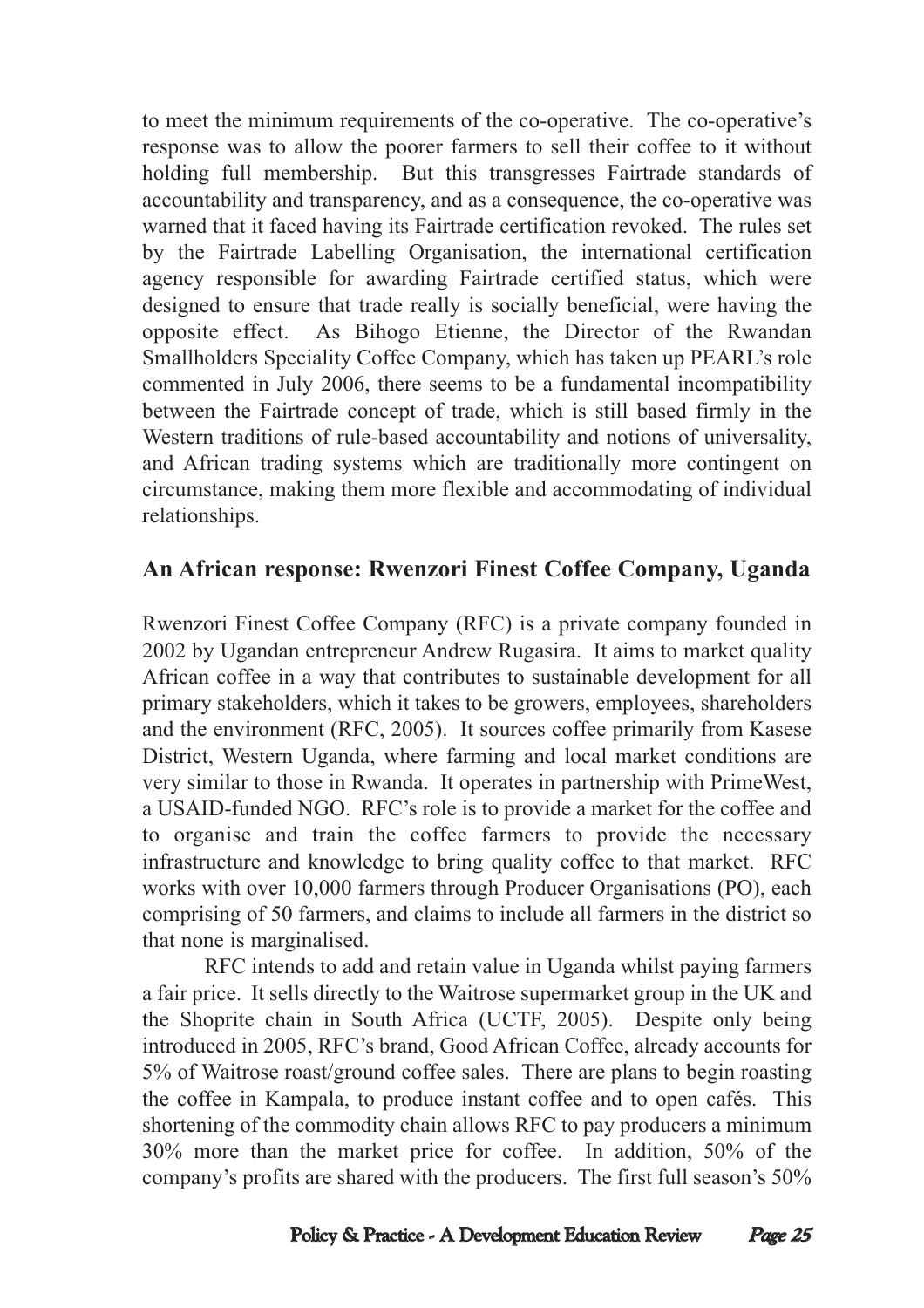was used to offset training costs, but from the 2006 season this 50% will be distributed to POs through the Good African NGO, which advises on and implements social projects, although POs will have the freedom to choose how to spend the money.

All this means that the effect on local communities is very similar to that of Fairtrade. Since RFC started trading, new houses have been built, people's diets are better, more children are in school. As in Rwanda, other buyers in the local market have had to increase the prices they pay, even to non-co-operative members, if they are to secure their own supply of coffee, thus multiplying the beneficial economic effects in the community beyond the immediate members of the co-operative or POs. And yet this is a trade concept which has set itself deliberately outside the Fairtrade paradigm, believing that local, indigenous, free-market based ethical systems are more likely to meet with sustainable success.

### **The implications for global educators**

Some current academic research similarly points to a certain dissatisfaction with the Fairtrade system among producers beyond Africa. Anna Milford, for example, will show in a forthcoming publication that Latin American coffee producers are forming their own fair trade organisations, partly as a response to dissatisfaction with the FLO's award of Fairtrade status to some Nestlé and other major manufacturers' lines, believing that the ideological roots of the alternative trading organisations from which Fairtrade grew are being unacceptably compromised. Whilst the African case studies may express more economic and cultural dissatisfaction than ideological, it is clearly of no small significance when the intended beneficiaries of a system are rejecting that system.

This situation raises important themes for discussion for global educators. First, the simplistic dichotomy of 'Fairtrade good: Starbucks bad' can be usefully challenged. To see the world in this way reinforces restrictive, dualistic interpretations of the world, into black and white, good and evil. Reality is, of course, far more complex, but this simplification of the system to ease its understanding risks signing up to a world view understood only through Western-centric notions of 'with us or against us'. As global educators, we seek to break down these stereotypical, dualistic ways of perceiving the world, and by looking at the compromises and innovations coffee producers are making in order to take control of their own development, we can aim to engender a holistic and empathetic understanding of their dilemmas.

Second, looking at Fairtrade from an analytically critical viewpoint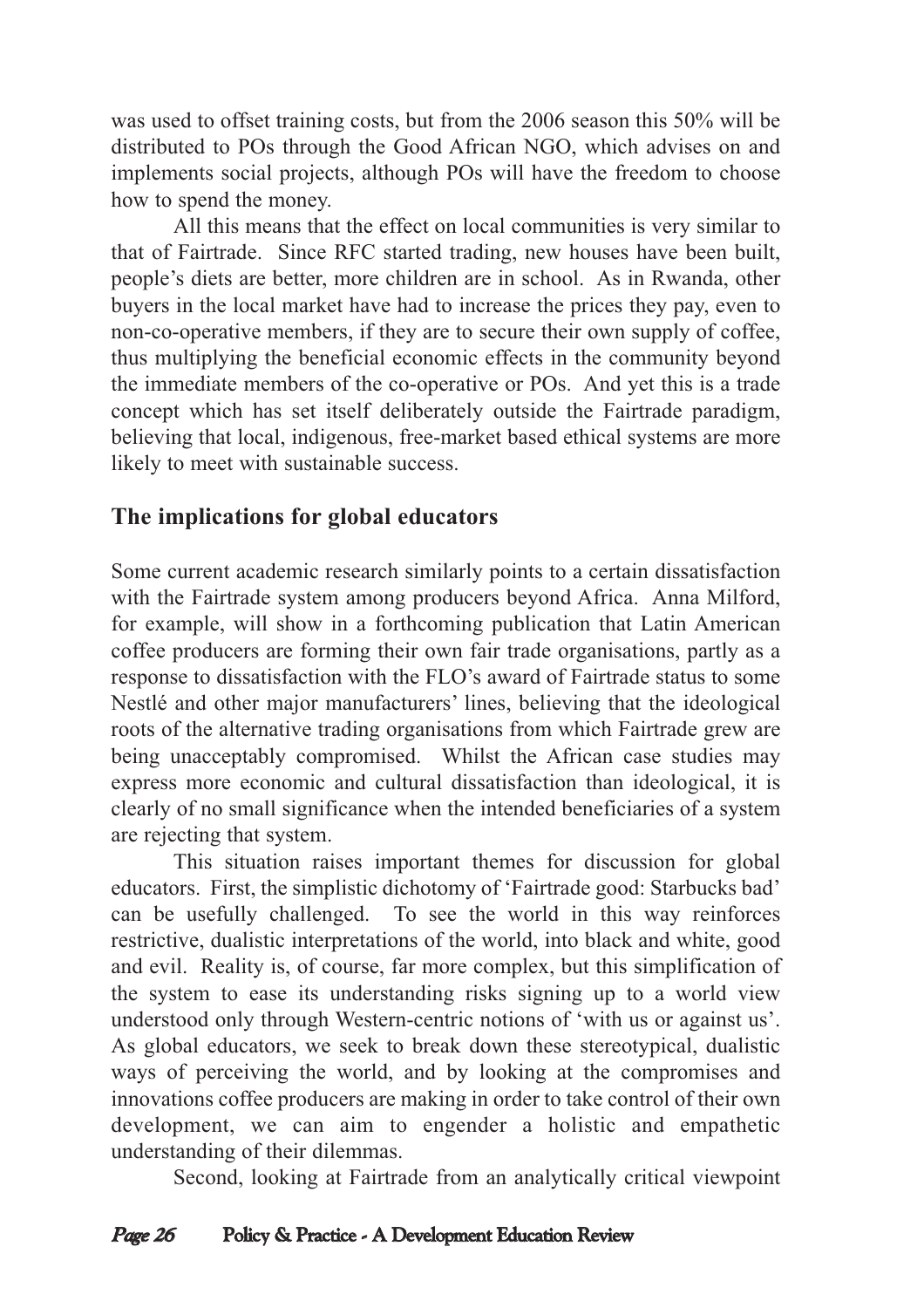forces us to re-examine the role and consequences of the West's developmental agenda. In particular, by seeing Fairtrade as a development intervention, we can understand its role not as an alternative to tradition interventions, but as an evolution of them. This is, after all, the way coffee farmers in Africa appear to view it. This opens the possibility of seeing the neo-imperialist cultural assumptions inherent in any Western development model, and, importantly, adapting them, or rejecting them, as necessary.

Few people would argue that Fairtrade is, overall, a positive thing. In order for it to continue to be such, we need to be aware of its weaknesses: treating it as an irreproachably positive initiative risks blinding us to failings which, if left unaddressed, could bring about its ultimate rejection and demise. We should be unafraid, therefore, to encourage debate about the negative aspects as well as the positive. Fairtrade should be the subject of analysis just as much as unfair trade rules to ensure that we advocate change with the best possible outcome for all those engaged in the global commodity.

But how can we integrate these themes into our classroom practice? First, we need to move beyond the issue of the price we pay for primary commodities. Whilst the clear injustice of the low prices paid for commodities can provide an easy point of engagement for young people, who tend to respond to injustice in open and concerned ways, we need to highlight the issue of value retention in developing countries. If we do not, our practice risks lagging a long way behind development theory, which has long recognised that one of the central problems for developing countries is their reliance on low value-added primary commodities.

Second, I think we need explicitly to recognise that even the most progressive development interventions are still designed according to Western models of understanding the world. We need to provide the space for other voices to be heard, and actively encourage voices from the South which do not simply provide feel-good marketing sound bites for the positive aspects of Fairtrade, but also those which fervently disagree with the premises upon which Fairtrade is based.

Lastly, we need to address our efforts at advocacy at not only those institutions which appear to have become demonised by many in the progressive development community, such as the international finance institutions or the members of Group of Eight leading industrialised countries (G8). In a world where many development NGOs – including those with very powerful voices in the public realm – have little real accountability, we need to ensure that we remain critical of their programmes, constantly comparing their claims with those voices from the South to which we have access.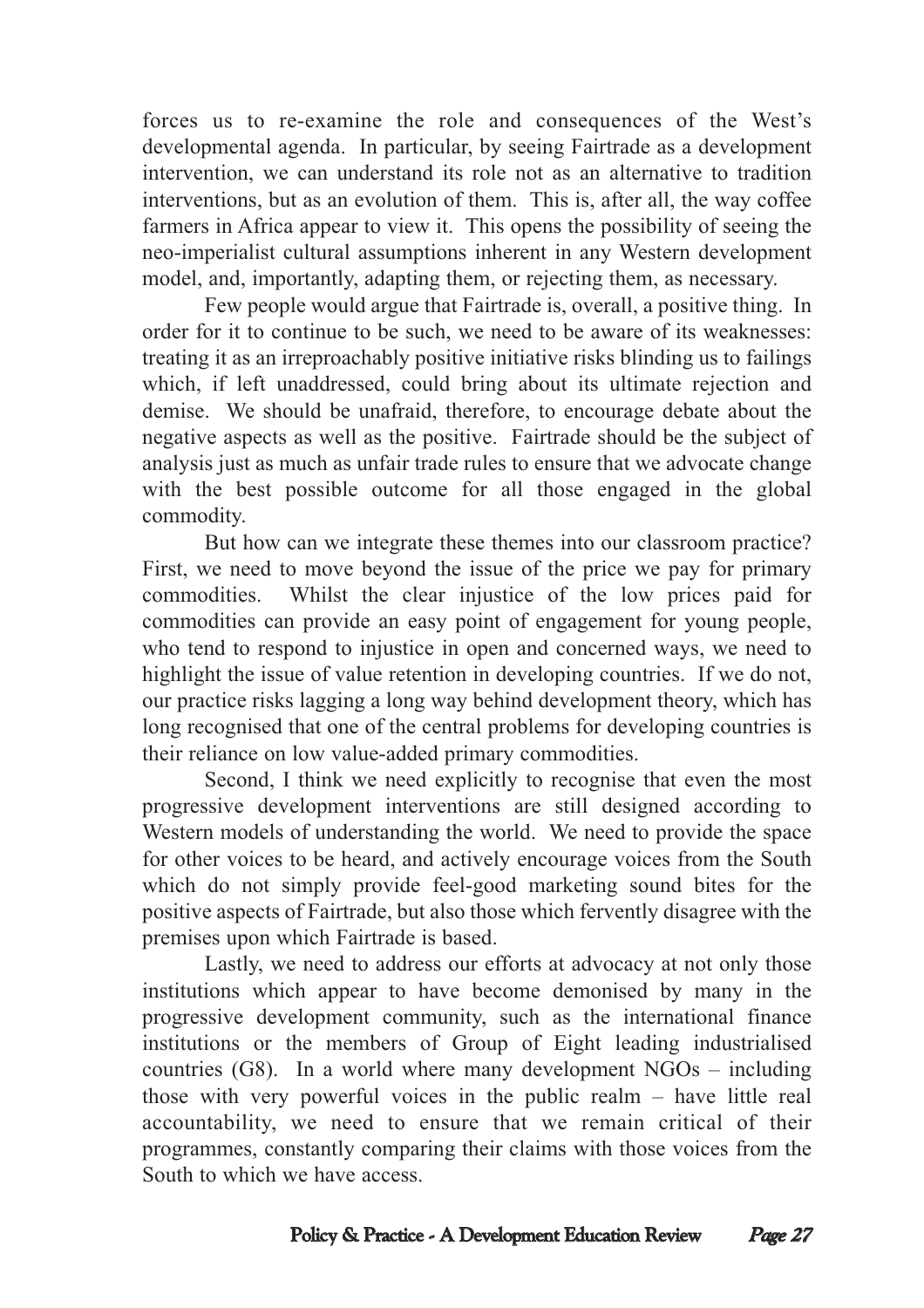## **Conclusion**

An excellent film called *Black Gold* is currently on release. The film tracks the efforts of Tadesse Meskela, an Ethiopian who represents coffee farmers in his country, to secure a better price for his farmers in the Machiavellian world of the hypercorporates. Beautifully photographed and passionate about trade justice, the film is moving and informative. And yet the film falls into some of the counterproductive dichotomies mentioned above. One editing decision sticks with me particularly. The film cuts straight from a gushing young American Starbucks manager effusing about what a peopleoriented company she works for, to a feeding station in the area in Ethiopia from which Starbucks sources coffee. Not subtle. And problematic in all sorts of ways. But a powerful opportunity nonetheless. This film, together with the WorldWrite film *The Bitter Aftertaste: A Film About Fairtrade*, which gives the neoliberal response to Fairtrade, could form the basis of an excellent scheme of work on trade justice. But any analysis of Fairtrade needs to be informed by the framework outlined above: of genuinely trying to deconstruct the ideological positions of the 'sides', in order to ascertain what would really constitute meaningful action to reduce the poverty of commodity farmers; of examining how voices from the global South are mediated; and of allowing students the information necessary to form their own conclusions.

#### **Bibliography**

Ashurst, M (2006) *Helping Ourselves* radio programme; BBC Radio 4, 2 May 2006 20:00-20:40: http://www.bbc.co.uk/radio4/news/pip/ah9qe/.1

*Black Gold* (2006) Film, Fulcrum Productions, London.

Blowfield, M (1999) 'Ethical Trade: A Review of Developments and Issues', *Third World Quarterly*, Vol. 20, No. 4, pp. 753-770: http://taylorandfrancis.metapress.com/media/4g117bqyuj2wvjmngadt/contributions/ 8/j/5/j/8j5j00uegu2bfetr.pdf.

Fairtrade Foundation (2006) *Producer Profile: Abahuzamugambi Coffee Farmers' Co-operative, Rwanda*: www.fairtrade.org.uk/downloads/pdf/abah\_profile.pdf 14.6.06.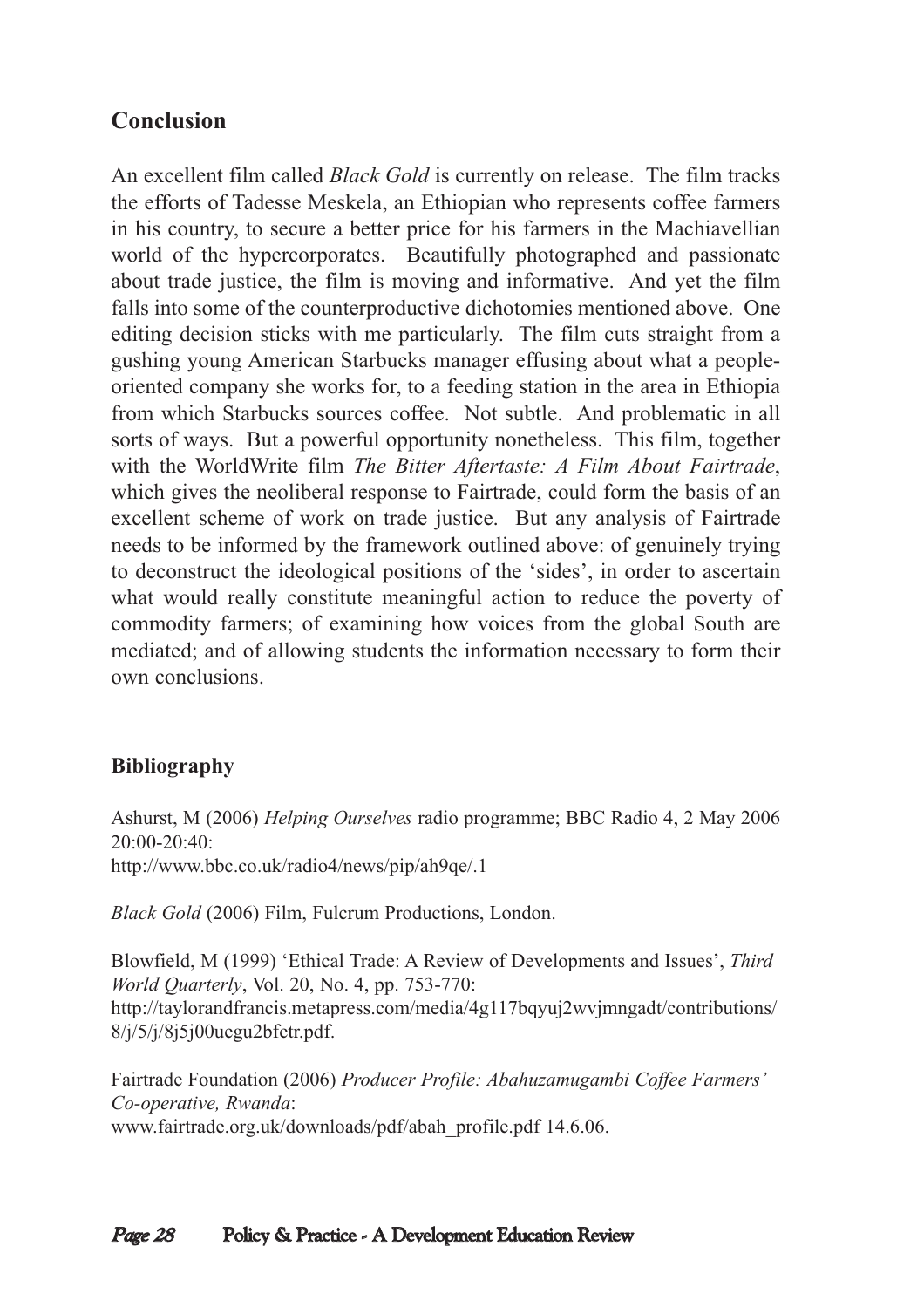Fairtrade Foundation (2007) *Boost for Farmers as Record Fairtrade Sales Figures Are Announced – Fairtrade Foundation Calls for even Greater Pressure for Change:* http://www.fairtrade.org.uk/pr260207.htm 6.4.07.

FLO (2006) *Annual Report 2005*: http://www.fairtrade.net/uploads/media/FLO\_Annual\_Report\_01.pdf 14.6.06

Gresser, C & Tickell, S (2002) *Mugged: Poverty in Your Coffee Cup*, Oxford: Oxfam: http://www.maketradefair.com/assets/english/mugged.pdf.

IFAT (2006) *About Fair Trade*, International Fair Trade Association http://www.ifat.org/whatisft.shtml 2.9.06.

Lewin, B, Giovannucci, D & Varangis, P (2004) *Coffee Markets: New Paradigms in Global Supply and Demand*, Washington: The International Bank for Reconstruction and Development, Agriculture and Rural Development Department: http://lnweb18.worldbank.org/ESSD/ardext.nsf/11ByDocName/CoffeeMarketsNew ParadigmsinGlobalSupplyandDemand/\$FILE/CoffeeMarkets-ArdDp3.pdf.

Milford, A (2004) *Coffee, Co-operatives and Competition: The Impact of Fair Trade*, Bergen: Chr. Michelsen Institute: http://www.cmi.no/publications/2004/rep/r2004-6.pdf.

Penson, J (2006) *Fairtrade or 50/50: Are African Coffee Producers Forsaking Fairtrade?,* http://www.zweland.net/dear\_all/fairtradeorfifty-fifty.pdf.

Penson, J, Edström, S & Chamberland, A (2004) *Coffee, Fairtrade & Rwanda*, Global Awareness Syndicate, http://www.vso.org.uk/thecoffeeproject.

Ponte, S (2001) *The 'Latte Revolution'? Winners and Losers in the Restructuring of the Global Coffee Marketing Chain*, Copenhagen: Centre for Development Research:

http://www.diis.dk/graphics/CDR\_Publications/cdr\_publications/working\_papers/w p-01-3.pdf.

Raynolds, LT, Murray, D & Taylor, PL (2004) 'Fair Trade Coffee: Building Producer Capacity via Global Networks', *Journal of International Development*, 16, pp. 1109–1121:

http://www3.interscience.wiley.com/cgi-bin/fulltext/109751924/PDFSTART.

RFC (2005) *About Us*, Internet site, Uganda: http://www.goodafrican.com/index.php?option=com\_content&task=view&id=12&I temid=30.